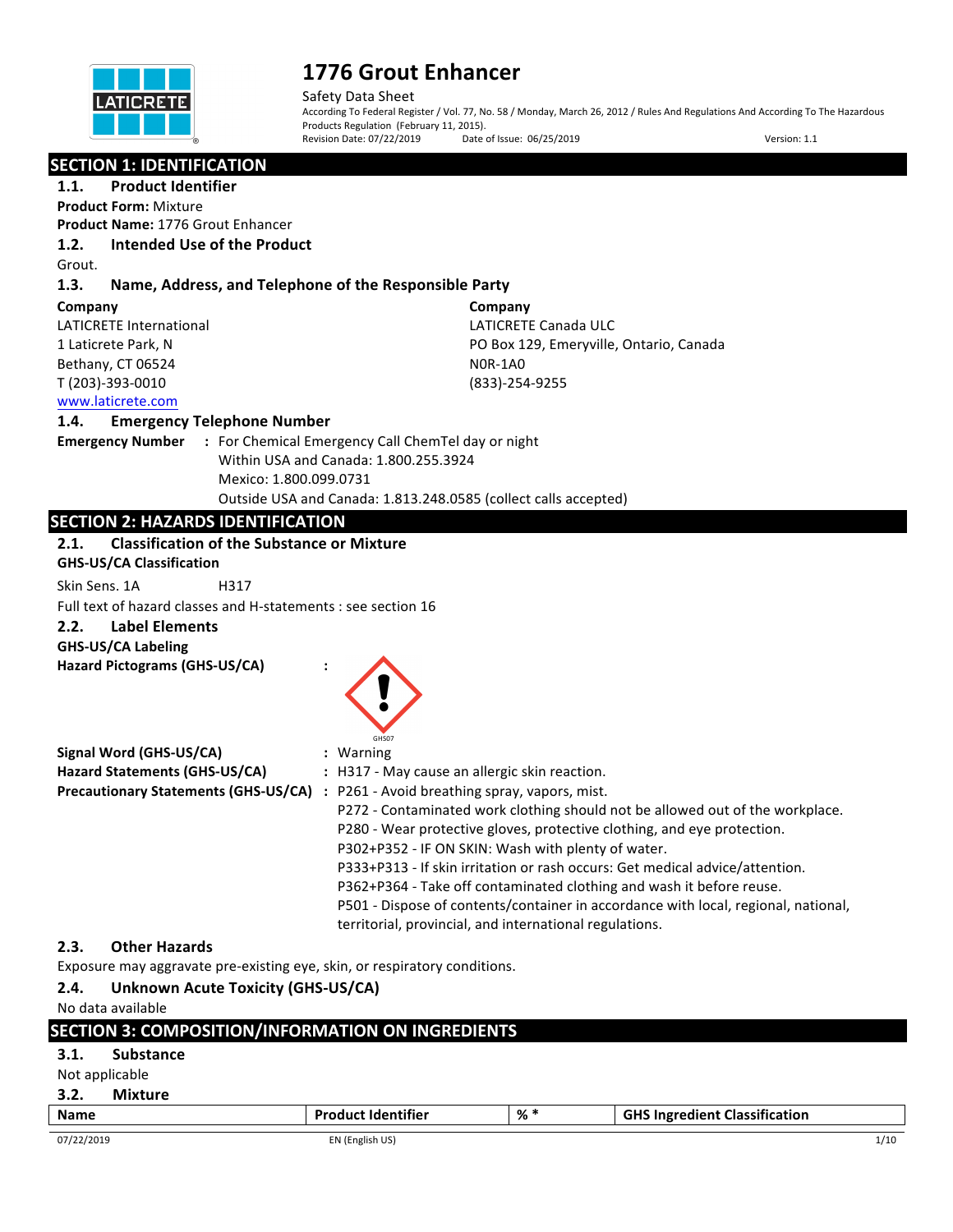Safety Data Sheet

According To Federal Register / Vol. 77, No. 58 / Monday, March 26, 2012 / Rules And Regulations And According To The Hazardous Products Regulation (February 11, 2015).

| Calcium chloride               | (CAS-No.) 10043-52-4 | 1.2             | Acute Tox. 4 (Oral), H302                  |
|--------------------------------|----------------------|-----------------|--------------------------------------------|
|                                |                      |                 | Skin Irrit. 2, H315                        |
|                                |                      |                 | Eye Irrit. 2A, H319                        |
| Methanol                       | (CAS-No.) 67-56-1    | $\leq 0.04$     | Flam. Liq. 2, H225                         |
|                                |                      |                 | Acute Tox. 3 (Oral), H301                  |
|                                |                      |                 | Acute Tox. 3 (Dermal), H311                |
|                                |                      |                 | Acute Tox. 3 (Inhalation: vapor), H331     |
|                                |                      |                 | STOT SE 1, H370                            |
| Potassium hydroxide            | (CAS-No.) 1310-58-3  | 0.01            | Met. Corr. 1, H290                         |
|                                |                      |                 | Acute Tox. 3 (Oral), H301                  |
|                                |                      |                 | Skin Corr. 1, H314                         |
|                                |                      |                 | Eye Dam. 1, H318                           |
|                                |                      |                 | STOT SE 1, H370                            |
| 3(2H)-Isothiazolone, 2-methyl- | (CAS-No.) 2682-20-4  | $0.001 - 0.011$ | Acute Tox. 3 (Oral), H301                  |
|                                |                      |                 | Acute Tox. 3 (Dermal), H311                |
|                                |                      |                 | Acute Tox. 2 (Inhalation:dust, mist), H330 |
|                                |                      |                 | Skin Corr. 1B, H314                        |
|                                |                      |                 | Eye Dam. 1, H318                           |
|                                |                      |                 | Skin Sens. 1A, H317                        |
|                                |                      |                 | <b>STOT SE 3, H335</b>                     |
|                                |                      |                 | Aquatic Acute 1, H400                      |
| Octamethylcyclotetrasiloxane   | (CAS-No.) 556-67-2   | 0.0003          | Flam. Liq. 3, H226                         |
|                                |                      |                 | Acute Tox. 4 (Oral), H302                  |
|                                |                      |                 | Repr. 2, H361                              |
|                                |                      |                 | Aquatic Chronic 4, H413                    |

Full text of H-phrases: see section 16

\*Percentages are listed in weight by weight percentage (w/w%) for liquid and solid ingredients. Gas ingredients are listed in volume by volume percentage  $(v/v\%)$ .

### **SECTION 4: FIRST AID MEASURES**

### **4.1. Description of First-aid Measures**

General: Never give anything by mouth to an unconscious person. If you feel unwell, seek medical advice (show the label where possible).

Inhalation: When symptoms occur: go into open air and ventilate suspected area. Obtain medical attention if breathing difficulty persists.

Skin Contact: Remove contaminated clothing. Drench affected area with water for at least 15 minutes. Obtain medical attention if irritation/rash develops or persists.

Eye Contact: Rinse cautiously with water for at least 15 minutes. Remove contact lenses, if present and easy to do. Continue rinsing. Obtain medical attention.

**Ingestion:** Rinse mouth. Do NOT induce vomiting. Obtain medical attention.

### **4.2.** Most Important Symptoms and Effects Both Acute and Delayed

**General:** Skin sensitization.

**Inhalation:** Prolonged exposure may cause irritation.

**Skin Contact:** May cause an allergic skin reaction.

**Eye Contact:** May cause slight irritation to eyes.

**Ingestion:** Ingestion may cause adverse effects.

**Chronic Symptoms: None known.** 

### **4.3. Indication of Any Immediate Medical Attention and Special Treatment Needed**

If exposed or concerned, get medical advice and attention. If medical advice is needed, have product container or label at hand.

## **SECTION 5: FIRE-FIGHTING MEASURES**

### **5.1. Extinguishing Media**

Suitable Extinguishing Media: Water spray, fog, carbon dioxide (CO<sub>2</sub>), alcohol-resistant foam, or dry chemical.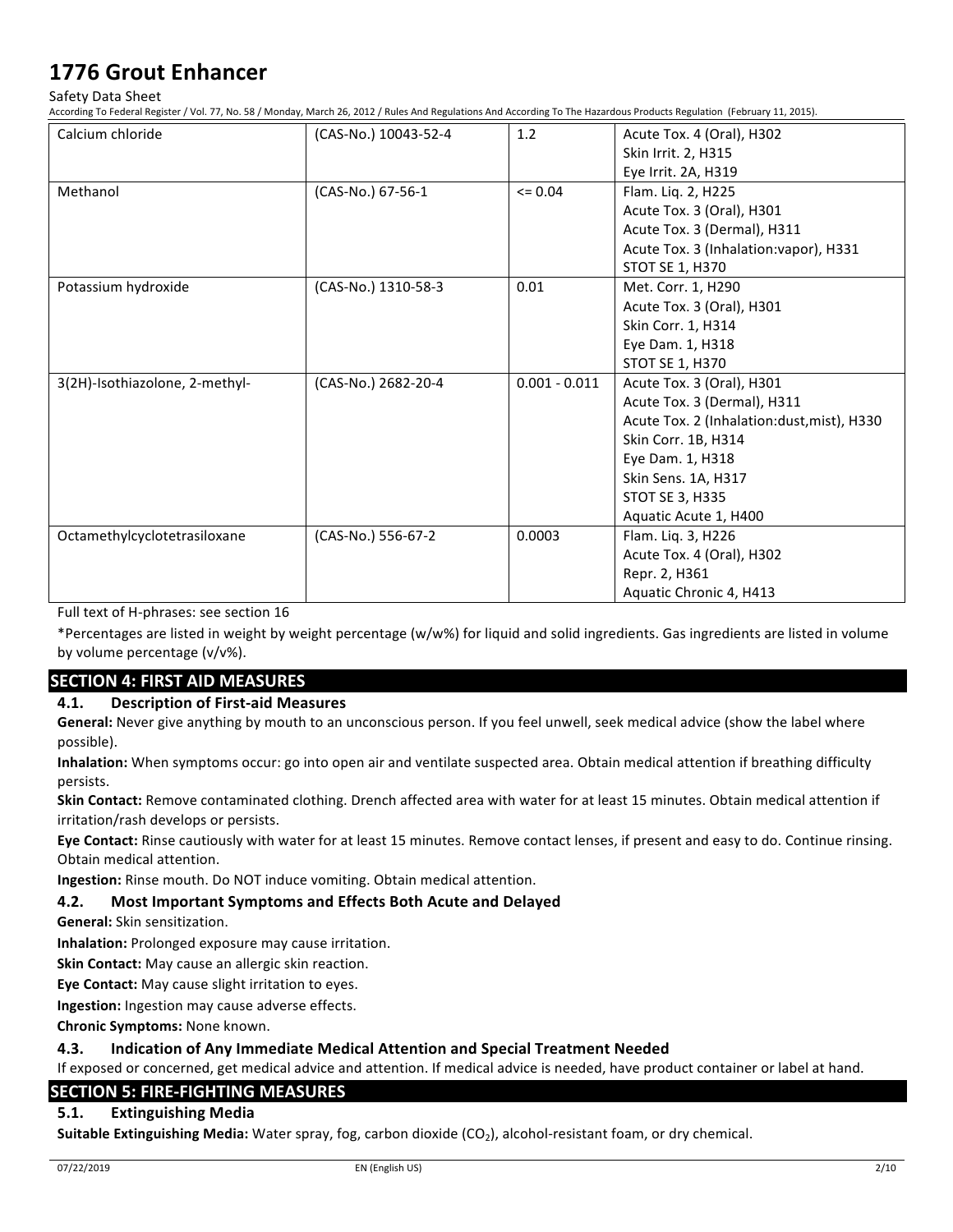Safety Data Sheet

According To Federal Register / Vol. 77, No. 58 / Monday, March 26, 2012 / Rules And Regulations And According To The Hazardous Products Regulation (February 11, 2015).

**Unsuitable Extinguishing Media:** Do not use a heavy water stream. Use of heavy stream of water may spread fire.

### **5.2.** Special Hazards Arising From the Substance or Mixture

**Fire Hazard:** Not considered flammable but may burn at high temperatures.

**Explosion Hazard:** Product is not explosive.

**Reactivity:** Hazardous reactions will not occur under normal conditions.

### **5.3. Advice for Firefighters**

**Precautionary Measures Fire:** Exercise caution when fighting any chemical fire.

**Firefighting Instructions:** Use water spray or fog for cooling exposed containers.

**Protection During Firefighting:** Do not enter fire area without proper protective equipment, including respiratory protection.

**Hazardous Combustion Products:** Carbon oxides (CO, CO<sub>2</sub>).

### **5.4. Reference to Other Sections**

Refer to Section 9 for flammability properties.

### **SECTION 6: ACCIDENTAL RELEASE MEASURES**

### **6.1.** Personal Precautions, Protective Equipment and Emergency Procedures

**General Measures:** Avoid breathing (vapor, mist, spray). Do not get in eyes, on skin, or on clothing.

### **6.1.1.** For Non-Emergency Personnel

**Protective Equipment:** Use appropriate personal protective equipment (PPE).

**Emergency Procedures:** Evacuate unnecessary personnel.

### **6.1.2.** For Emergency Personnel

**Protective Equipment:** Equip cleanup crew with proper protection.

Emergency Procedures: Upon arrival at the scene, a first responder is expected to recognize the presence of dangerous goods, protect oneself and the public, secure the area, and call for the assistance of trained personnel as soon as conditions permit. Ventilate area.

### **6.2. Environmental Precautions**

Prevent entry to sewers and public waters.

### **6.3.** Methods and Materials for Containment and Cleaning Up

**For Containment:** Contain any spills with dikes or absorbents to prevent migration and entry into sewers or streams. Methods for Cleaning Up: Clean up spills immediately and dispose of waste safely. Transfer spilled material to a suitable container

for disposal. Contact competent authorities after a spill.

### **6.4. Reference to Other Sections**

See Section 8 for exposure controls and personal protection and Section 13 for disposal considerations.

### **SECTION 7: HANDLING AND STORAGE**

### **7.1.** Precautions for Safe Handling

**Precautions for Safe Handling:** Wash hands and other exposed areas with mild soap and water before eating, drinking or smoking and when leaving work. Avoid prolonged contact with eyes, skin and clothing. Avoid breathing vapors, mist, spray.

Hygiene Measures: Handle in accordance with good industrial hygiene and safety procedures.

### **7.2. Conditions for Safe Storage, Including Any Incompatibilities**

**Technical Measures:** Comply with applicable regulations.

Storage Conditions: Keep container closed when not in use. Store in a dry, cool place. Keep/Store away from direct sunlight, extremely high or low temperatures and incompatible materials.

**Incompatible Materials:** Strong acids, strong bases, strong oxidizers.

**7.3. Specific End Use(s)** 

Grout.

### **SECTION 8: EXPOSURE CONTROLS/PERSONAL PROTECTION**

### **8.1. Control Parameters**

For substances listed in section 3 that are not listed here, there are no established exposure limits from the manufacturer, supplier, importer, or the appropriate advisory agency including: ACGIH (TLV), AIHA (WEEL), NIOSH (REL), OSHA (PEL), or Canadian provincial governments.

| Octamethylcyclotetrasiloxane (556-67-2) |                |        |
|-----------------------------------------|----------------|--------|
| <b>USA AIHA</b>                         | WEEL TWA (ppm) | 10 ppm |
| Potassium hydroxide (1310-58-3)         |                |        |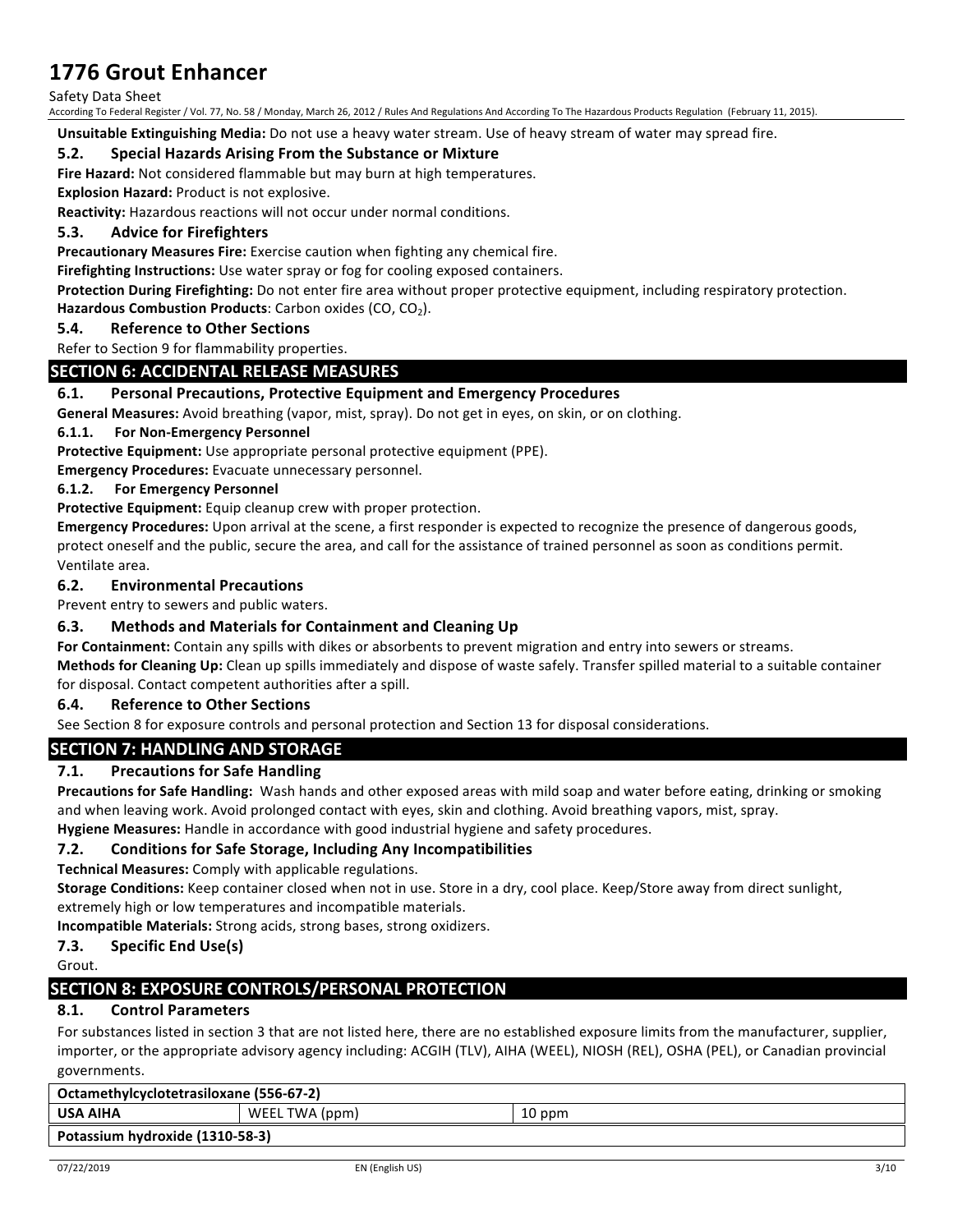Safety Data Sheet

According To Federal Register / Vol. 77, No. 58 / Monday, March 26, 2012 / Rules And Regulations And According To The Hazardous Products Regulation (February 11, 2015).

| <b>USA ACGIH</b>                   | ACGIH Ceiling (mg/m <sup>3</sup> )       | $2 \text{ mg/m}^3$                                            |
|------------------------------------|------------------------------------------|---------------------------------------------------------------|
| <b>USA NIOSH</b>                   | NIOSH REL (ceiling) (mg/m <sup>3</sup> ) | $2$ mg/m <sup>3</sup>                                         |
| Alberta                            | OEL Ceiling (mg/m <sup>3</sup> )         | 2 mg/ $m3$                                                    |
| <b>British Columbia</b>            | OEL Ceiling (mg/m <sup>3</sup> )         | 2 mg/m <sup>3</sup>                                           |
| Manitoba                           | OEL Ceiling (mg/m <sup>3</sup> )         | $2 \text{ mg/m}^3$                                            |
| <b>New Brunswick</b>               | OEL Ceiling (mg/m <sup>3</sup> )         | $2 \text{ mg/m}^3$                                            |
| <b>Newfoundland &amp; Labrador</b> | OEL Ceiling (mg/m <sup>3</sup> )         | $2 \text{ mg/m}^3$                                            |
| Nova Scotia                        | OEL Ceiling (mg/m <sup>3</sup> )         | $2 \text{ mg/m}^3$                                            |
| Nunavut                            | OEL Ceiling (mg/m <sup>3</sup> )         | 2 mg/ $m3$                                                    |
| <b>Northwest Territories</b>       | OEL Ceiling (mg/m <sup>3</sup> )         | 2 mg/ $m3$                                                    |
| <b>Ontario</b>                     | OEL Ceiling (mg/m <sup>3</sup> )         | $2 \text{ mg/m}^3$                                            |
| <b>Prince Edward Island</b>        | OEL Ceiling (mg/m <sup>3</sup> )         | $2 \text{ mg/m}^3$                                            |
| Québec                             | PLAFOND (mg/m <sup>3</sup> )             | $2 \text{ mg/m}^3$                                            |
| Saskatchewan                       | OEL Ceiling (mg/m <sup>3</sup> )         | 2 mg/ $m3$                                                    |
| Yukon                              | OEL Ceiling (mg/m <sup>3</sup> )         | 2 mg/ $m3$                                                    |
|                                    |                                          |                                                               |
| Calcium chloride (10043-52-4)      |                                          |                                                               |
| Ontario                            | OEL TWA (mg/m <sup>3</sup> )             | 5 mg/ $m3$                                                    |
| <b>Methanol (67-56-1)</b>          |                                          |                                                               |
| <b>USA ACGIH</b>                   | <b>ACGIH TWA (ppm)</b>                   | 200 ppm                                                       |
| <b>USA ACGIH</b>                   | ACGIH STEL (ppm)                         | 250 ppm                                                       |
| <b>USA ACGIH</b>                   | <b>ACGIH chemical category</b>           | Skin - potential significant contribution to overall exposure |
|                                    |                                          | by the cutaneous route                                        |
| <b>USA ACGIH</b>                   | <b>Biological Exposure Indices (BEI)</b> | 15 mg/l Parameter: Methanol - Medium: urine - Sampling        |
|                                    |                                          | time: end of shift (background, nonspecific)                  |
| <b>USA OSHA</b>                    | OSHA PEL (TWA) (mg/m <sup>3</sup> )      | 260 $mg/m3$                                                   |
| <b>USA OSHA</b>                    | OSHA PEL (TWA) (ppm)                     | 200 ppm                                                       |
| <b>USA NIOSH</b>                   | NIOSH REL (TWA) (mg/m <sup>3</sup> )     | 260 $mg/m3$                                                   |
| <b>USA NIOSH</b>                   | NIOSH REL (TWA) (ppm)                    | 200 ppm                                                       |
| <b>USA NIOSH</b>                   | NIOSH REL (STEL) (mg/m <sup>3</sup> )    | 325 mg/ $m3$                                                  |
| <b>USA NIOSH</b>                   | NIOSH REL (STEL) (ppm)                   | 250 ppm                                                       |
| <b>USA IDLH</b>                    | US IDLH (ppm)                            | 6000 ppm                                                      |
| Alberta                            | OEL STEL (mg/m <sup>3</sup> )            | 328 mg/m $3$                                                  |
| Alberta                            | OEL STEL (ppm)                           | 250 ppm                                                       |
| <b>Alberta</b>                     | OEL TWA (mg/m <sup>3</sup> )             | 262 $mg/m3$                                                   |
| <b>Alberta</b>                     | OEL TWA (ppm)                            | 200 ppm                                                       |
| <b>British Columbia</b>            | OEL STEL (ppm)                           | 250 ppm                                                       |
| <b>British Columbia</b>            | OEL TWA (ppm)                            | 200 ppm                                                       |
| Manitoba                           | OEL STEL (ppm)                           | 250 ppm                                                       |
| Manitoba                           | OEL TWA (ppm)                            | 200 ppm                                                       |
| <b>New Brunswick</b>               | OEL STEL (mg/m <sup>3</sup> )            | 328 mg/m $3$                                                  |
| <b>New Brunswick</b>               | OEL STEL (ppm)                           | 250 ppm                                                       |
| <b>New Brunswick</b>               | OEL TWA (mg/m <sup>3</sup> )             | 262 $mg/m3$                                                   |
| <b>New Brunswick</b>               | OEL TWA (ppm)                            | 200 ppm                                                       |
| <b>Newfoundland &amp; Labrador</b> | OEL STEL (ppm)                           | 250 ppm                                                       |
| <b>Newfoundland &amp; Labrador</b> | OEL TWA (ppm)                            | 200 ppm                                                       |
| <b>Nova Scotia</b>                 | OEL STEL (ppm)                           | 250 ppm                                                       |
| <b>Nova Scotia</b>                 | OEL TWA (ppm)                            | 200 ppm                                                       |
| <b>Nunavut</b>                     | OEL STEL (ppm)                           | 250 ppm                                                       |
| Nunavut                            | OEL TWA (ppm)                            | 200 ppm                                                       |
| <b>Northwest Territories</b>       | OEL STEL (ppm)                           | 250 ppm                                                       |
| <b>Northwest Territories</b>       | OEL TWA (ppm)                            | 200 ppm                                                       |

07/22/2019 EN (English US) 4/10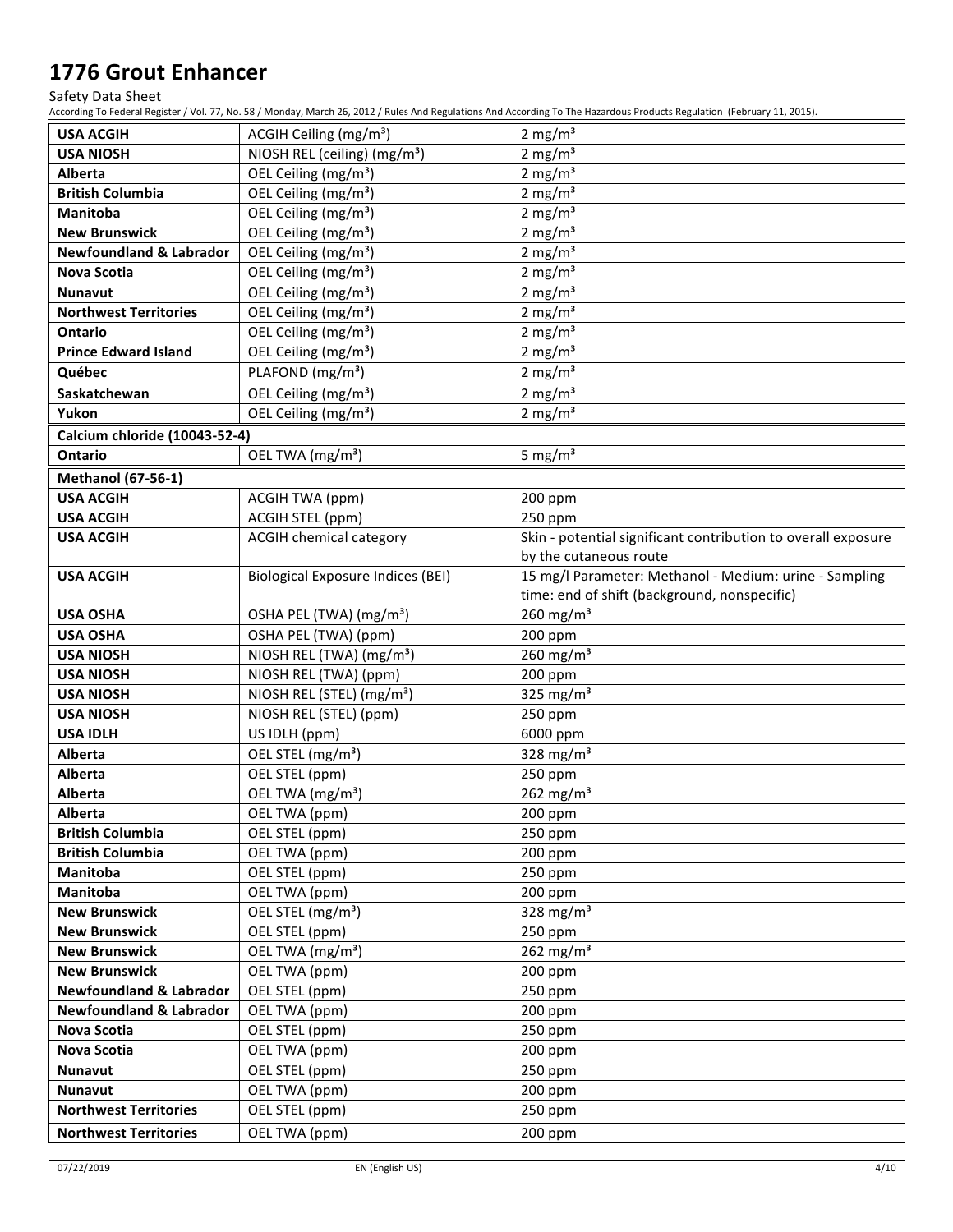#### Safety Data Sheet

According To Federal Register / Vol. 77, No. 58 / Monday, March 26, 2012 / Rules And Regulations And According To The Hazardous Products Regulation (February 11, 2015).

| <b>Ontario</b>              | OEL STEL (ppm)                | 250 ppm                 |
|-----------------------------|-------------------------------|-------------------------|
| <b>Ontario</b>              | OEL TWA (ppm)                 | 200 ppm                 |
| <b>Prince Edward Island</b> | OEL STEL (ppm)                | $250$ ppm               |
| <b>Prince Edward Island</b> | OEL TWA (ppm)                 | 200 ppm                 |
| Québec                      | VECD (mg/m <sup>3</sup> )     | 328 mg/m $3$            |
| Québec                      | VECD (ppm)                    | 250 ppm                 |
| Québec                      | VEMP (mg/m <sup>3</sup> )     | 262 mg/m <sup>3</sup>   |
| Québec                      | VEMP (ppm)                    | $200$ ppm               |
| <b>Saskatchewan</b>         | OEL STEL (ppm)                | 250 ppm                 |
| Saskatchewan                | OEL TWA (ppm)                 | $200$ ppm               |
| Yukon                       | OEL STEL (mg/m <sup>3</sup> ) | 310 mg/m <sup>3</sup>   |
| Yukon                       | OEL STEL (ppm)                | 250 ppm                 |
| Yukon                       | OEL TWA (mg/m <sup>3</sup> )  | $260$ mg/m <sup>3</sup> |
| Yukon                       | OEL TWA (ppm)                 | $200$ ppm               |

### **8.2. Exposure Controls**

Appropriate Engineering Controls: Suitable eye/body wash equipment should be available in the vicinity of any potential exposure. Ensure adequate ventilation, especially in confined areas. Ensure all national/local regulations are observed.

Personal Protective Equipment: Gloves. Protective clothing. Protective goggles.



**Materials for Protective Clothing:** Chemically resistant materials and fabrics.

**Hand Protection:** Wear protective gloves.

**Eye and Face Protection:** Chemical safety goggles.

**Skin and Body Protection:** Wear suitable protective clothing.

Respiratory Protection: If exposure limits are exceeded or irritation is experienced, approved respiratory protection should be worn. In case of inadequate ventilation, oxygen deficient atmosphere, or where exposure levels are not known wear approved respiratory protection.

**Other Information:** When using, do not eat, drink or smoke.

### **SECTION 9: PHYSICAL AND CHEMICAL PROPERTIES**

| <b>Information on Basic Physical and Chemical Properties</b><br>9.1. |                      |                 |
|----------------------------------------------------------------------|----------------------|-----------------|
| <b>Physical State</b>                                                |                      | Liquid          |
| Appearance                                                           |                      | White Liquid    |
| Odor                                                                 |                      | Not applicable  |
| <b>Odor Threshold</b>                                                | ŧ                    | Not available   |
| рH                                                                   |                      | Not available   |
| <b>Evaporation Rate</b>                                              |                      | Not available   |
| <b>Melting Point</b>                                                 | $\ddot{\phantom{a}}$ | 0 °C (32 °F)    |
| <b>Freezing Point</b>                                                | $\ddot{\cdot}$       | Not available   |
| <b>Boiling Point</b>                                                 | $\ddot{\cdot}$       | 100 °C (212 °F) |
| <b>Flash Point</b>                                                   | $\ddot{\phantom{0}}$ | Not available   |
| <b>Auto-ignition Temperature</b>                                     | $\ddot{\phantom{0}}$ | Not available   |
| <b>Decomposition Temperature</b>                                     | $\ddot{\phantom{0}}$ | Not available   |
| Flammability (solid, gas)                                            | ٠                    | Not applicable  |
| <b>Lower Flammable Limit</b>                                         | ٠                    | Not available   |
| <b>Upper Flammable Limit</b>                                         | ٠                    | Not available   |
| <b>Vapor Pressure</b>                                                | ٠                    | Not available   |
| <b>Relative Vapor Density at 20°C</b>                                | ٠                    | Not available   |
| <b>Relative Density</b>                                              | ٠                    | Not available   |
|                                                                      |                      |                 |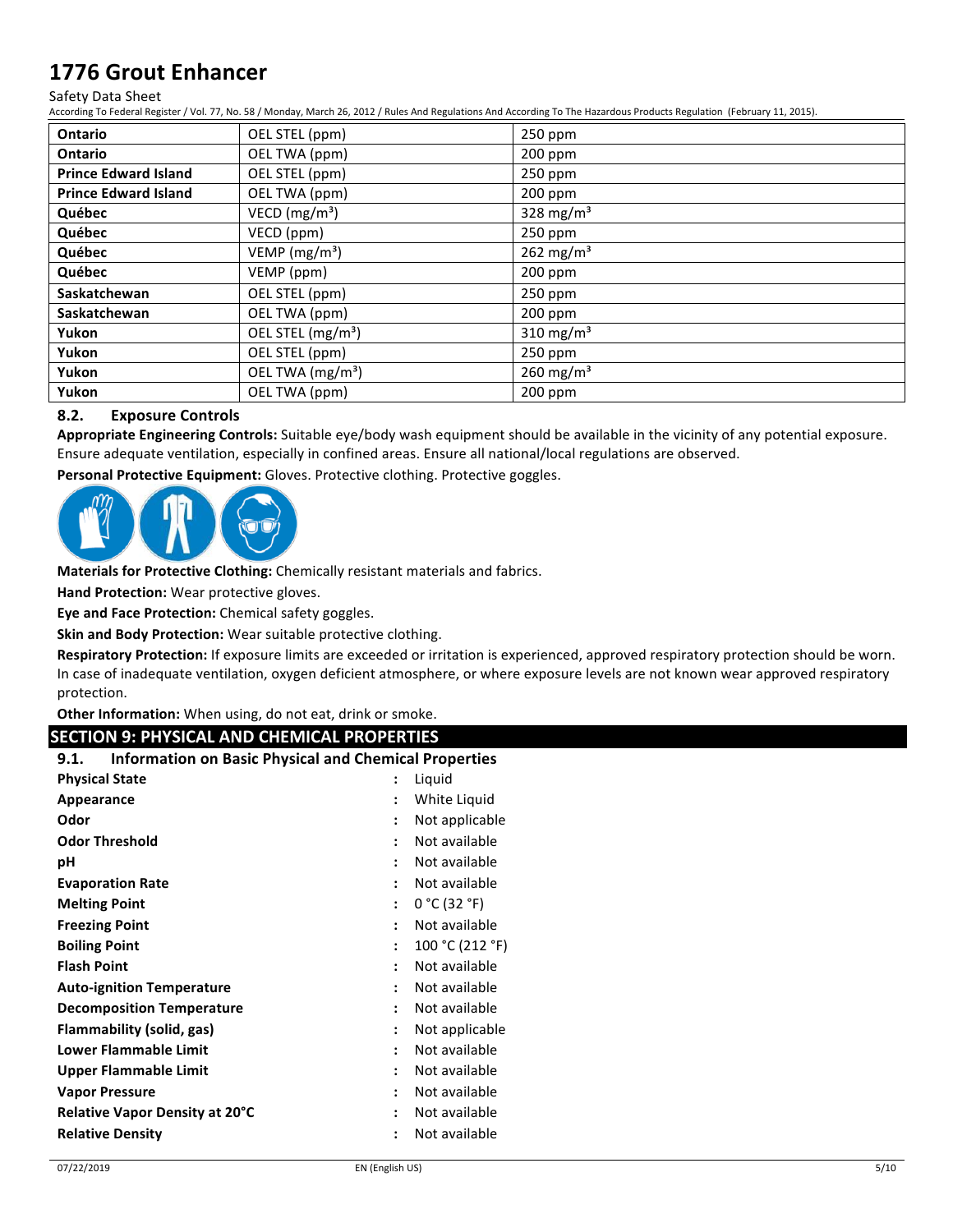Safety Data Sheet

According To Federal Register / Vol. 77, No. 58 / Monday, March 26, 2012 / Rules And Regulations And According To The Hazardous Products Regulation (February 11, 2015).

| <b>Specific Gravity</b>                       | : 0.9            |
|-----------------------------------------------|------------------|
| Solubility                                    | : Water: Soluble |
| <b>Partition Coefficient: N-Octanol/Water</b> | : Not available  |
| <b>Viscosity</b>                              | : Not available  |

### **SECTION 10: STABILITY AND REACTIVITY**

**10.1.** Reactivity: Hazardous reactions will not occur under normal conditions.

**10.2. Chemical Stability:** Stable under recommended handling and storage conditions (see section 7).

**10.3.** Possibility of Hazardous Reactions: Hazardous polymerization will not occur.

**10.4.** Conditions to Avoid: Direct sunlight, extremely high or low temperatures, and incompatible materials.

**10.5. Incompatible Materials:** Strong acids, strong bases, strong oxidizers.

10.6. **Hazardous Decomposition Products:** None known.

### **SECTION 11: TOXICOLOGICAL INFORMATION**

### **11.1.** Information on Toxicological Effects - Product

**Acute Toxicity (Oral): Not classified** 

**Acute Toxicity (Dermal):** Not classified

**Acute Toxicity (Inhalation): Not classified** 

**LD50 and LC50 Data: Not available** 

**Skin Corrosion/Irritation: Not classified** 

**Eye Damage/Irritation: Not classified** 

**Respiratory or Skin Sensitization:** May cause an allergic skin reaction.

**Germ Cell Mutagenicity: Not classified** 

**Carcinogenicity:** Not classified

**Specific Target Organ Toxicity (Repeated Exposure):** Not classified

**Reproductive Toxicity: Not classified** 

Specific Target Organ Toxicity (Single Exposure): Not classified

**Aspiration Hazard:** Not classified

**Symptoms/Injuries After Inhalation:** Prolonged exposure may cause irritation.

Symptoms/Injuries After Skin Contact: May cause an allergic skin reaction.

Symptoms/Injuries After Eye Contact: May cause slight irritation to eyes.

**Symptoms/Injuries After Ingestion:** Ingestion may cause adverse effects.

**Chronic Symptoms:** None known.

### **11.2. Information on Toxicological Effects - Ingredient(s)**

**LD50 and LC50 Data:** 

| 3(2H)-Isothiazolone, 2-methyl- (2682-20-4) |                                          |
|--------------------------------------------|------------------------------------------|
| LD50 Oral Rat                              | 120 mg/kg                                |
| <b>LD50 Dermal Rabbit</b>                  | $200$ mg/kg                              |
| <b>LC50 Inhalation Rat</b>                 | $0.11$ mg/l/4h                           |
| Octamethylcyclotetrasiloxane (556-67-2)    |                                          |
| LD50 Oral Rat                              | 1540 mg/kg                               |
| <b>LD50 Dermal Rabbit</b>                  | 794 µl/kg                                |
| <b>LC50 Inhalation Rat</b>                 | 36 g/m <sup>3</sup> (Exposure time: 4 h) |
| Potassium hydroxide (1310-58-3)            |                                          |
| LD50 Oral Rat                              | 284 mg/kg                                |
| Calcium chloride (10043-52-4)              |                                          |
| LD50 Oral Rat                              | 1000 mg/kg                               |
| <b>LD50 Dermal Rabbit</b>                  | > 5000 mg/kg                             |
| <b>Methanol (67-56-1)</b>                  |                                          |
| <b>LD50 Dermal Rabbit</b>                  | 15840 mg/kg                              |
| <b>LC50 Inhalation Rat</b>                 | $3$ mg/l/4h                              |
|                                            |                                          |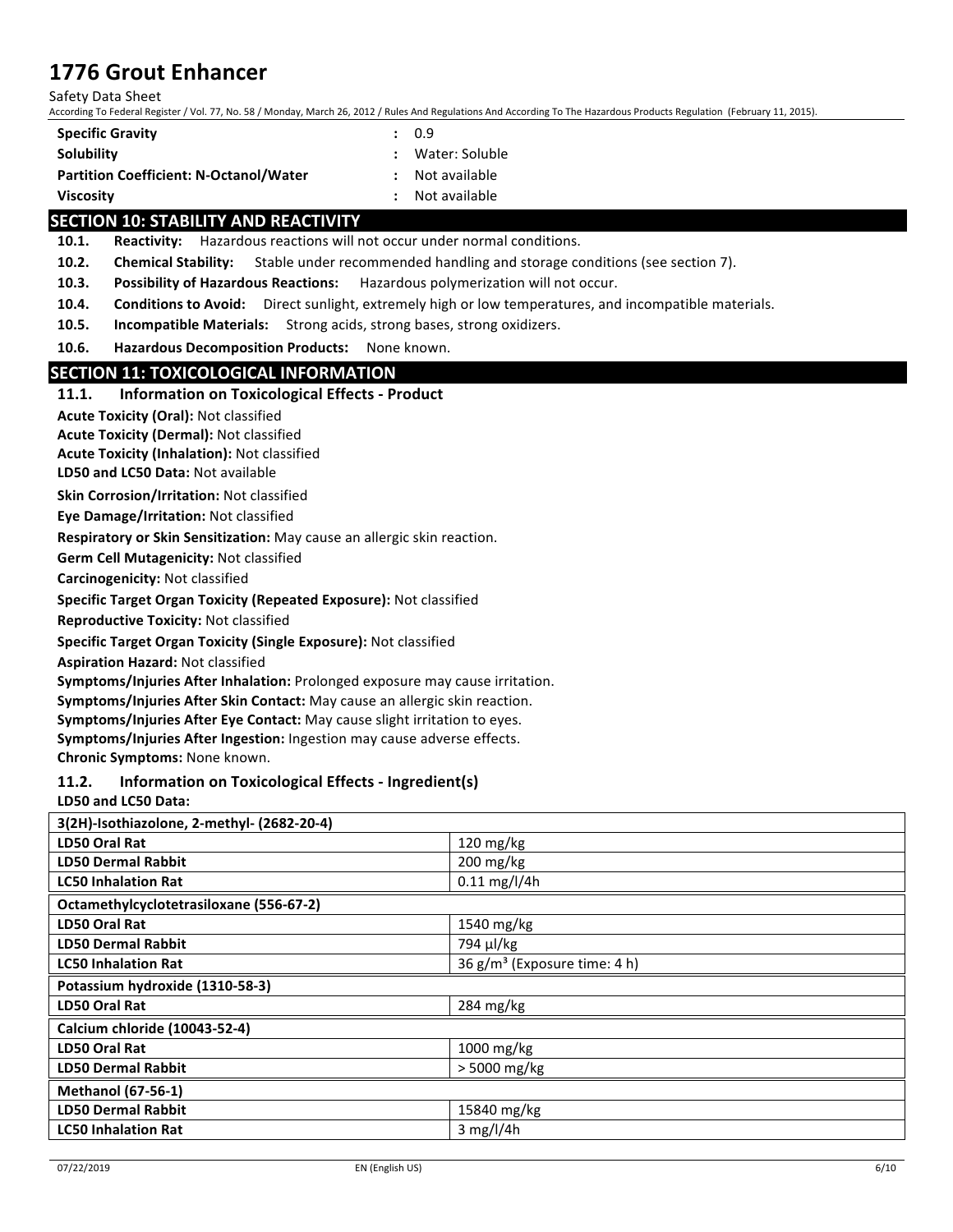Safety Data Sheet

According To Federal Register / Vol. 77, No. 58 / Monday, March 26, 2012 / Rules And Regulations And According To The Hazardous Products Regulation (February 11, 2015).

| <b>LC50 Inhalation Rat</b> | 22500 ppm (Exposure time: 8 h) |
|----------------------------|--------------------------------|
| ATE US/CA (oral)           | 100.00 mg/kg body weight       |
| ATE US/CA (dermal)         | 300.00 mg/kg body weight       |

## **SECTION 12: ECOLOGICAL INFORMATION**

12.1. Toxicity

### **Ecology - General: Not classified.**

| Octamethylcyclotetrasiloxane (556-67-2) |                                                                                |
|-----------------------------------------|--------------------------------------------------------------------------------|
| LC50 Fish 1                             | > 500 mg/l (Exposure time: 96 h - Species: Brachydanio rerio)                  |
| LC50 Fish 2                             | > 1000 mg/l (Exposure time: 96 h - Species: Lepomis macrochirus)               |
| Calcium chloride (10043-52-4)           |                                                                                |
| LC50 Fish 1                             | 10650 mg/l (Exposure time: 96 h - Species: Lepomis macrochirus [static])       |
| <b>EC50 Daphnia 1</b>                   | 2280000 - 3948000 µg/l (Exposure time: 48 h - Species: Daphnia magna)          |
| <b>Methanol (67-56-1)</b>               |                                                                                |
| LC50 Fish 1                             | 28200 mg/l (Exposure time: 96 h - Species: Pimephales promelas [flow-through]) |
| EC50 Daphnia 1                          | 1340 mg/l                                                                      |
| LC50 Fish 2                             | > 100 mg/l (Exposure time: 96 h - Species: Pimephales promelas [static])       |
|                                         |                                                                                |

### **12.2.** Persistence and Degradability

| 1776 Grout Enhancer |                                      |                  |
|---------------------|--------------------------------------|------------------|
|                     | <b>Persistence and Degradability</b> | Not established. |
| 12.3.               | <b>Bioaccumulative Potential</b>     |                  |

| 1776 Grout Enhancer                     |                      |  |
|-----------------------------------------|----------------------|--|
| <b>Bioaccumulative Potential</b>        | Not established.     |  |
| Octamethylcyclotetrasiloxane (556-67-2) |                      |  |
| <b>BCF Fish 1</b>                       | 12400                |  |
| Log Pow                                 | 5.1                  |  |
| Potassium hydroxide (1310-58-3)         |                      |  |
| Log Pow                                 | 0.65                 |  |
| Calcium chloride (10043-52-4)           |                      |  |
| <b>BCF Fish 1</b>                       | (no bioaccumulation) |  |
| <b>Methanol (67-56-1)</b>               |                      |  |
| <b>BCF Fish 1</b>                       | < 10                 |  |
| Log Pow                                 | $-0.77$              |  |

**12.4.** Mobility in Soil Not available

### **12.5.** Other Adverse Effects

**Other Information:** Avoid release to the environment.

### **SECTION 13: DISPOSAL CONSIDERATIONS**

### 13.1. Waste treatment methods

Waste Disposal Recommendations: Dispose of contents/container in accordance with local, regional, national, territorial, provincial, and international regulations.

Additional Information: Container may remain hazardous when empty. Continue to observe all precautions.

**Ecology** - Waste Materials: Avoid release to the environment.

### **SECTION 14: TRANSPORT INFORMATION**

The shipping description(s) stated herein were prepared in accordance with certain assumptions at the time the SDS was authored, and can vary based on a number of variables that may or may not have been known at the time the SDS was issued.

- **14.1.** In Accordance with DOT Not regulated for transport
- **14.2.** In Accordance with IMDG Not regulated for transport
- 14.3. In Accordance with IATA Not regulated for transport
- **14.4.** In Accordance with TDG Not regulated for transport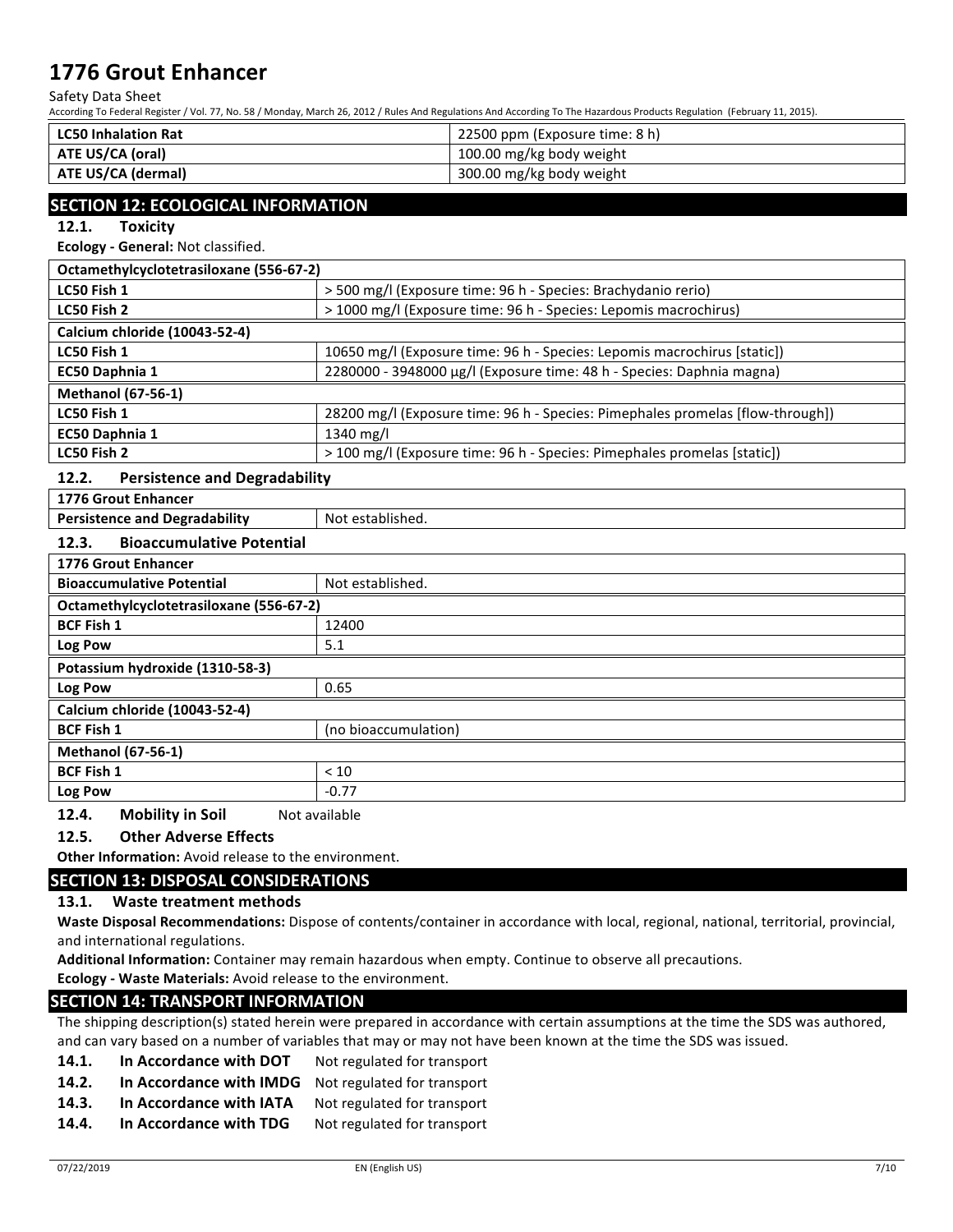Safety Data Sheet

| <b>SECTION 15: REGULATORY INFORMATION</b>                                            |                 |                                                                             |                                                                                                                       |                                             |  |  |
|--------------------------------------------------------------------------------------|-----------------|-----------------------------------------------------------------------------|-----------------------------------------------------------------------------------------------------------------------|---------------------------------------------|--|--|
| <b>US Federal Regulations</b><br>15.1.                                               |                 |                                                                             |                                                                                                                       |                                             |  |  |
| 1776 Grout Enhancer                                                                  |                 |                                                                             |                                                                                                                       |                                             |  |  |
| <b>SARA Section 311/312 Hazard Classes</b>                                           |                 |                                                                             | Health hazard - Respiratory or skin sensitization                                                                     |                                             |  |  |
| 3(2H)-Isothiazolone, 2-methyl- (2682-20-4)                                           |                 |                                                                             |                                                                                                                       |                                             |  |  |
| Listed on the United States TSCA (Toxic Substances Control Act) inventory            |                 |                                                                             |                                                                                                                       |                                             |  |  |
| <b>EPA TSCA Regulatory Flag</b>                                                      |                 |                                                                             | PMN - PMN - indicates a commenced PMN substance.                                                                      |                                             |  |  |
|                                                                                      |                 |                                                                             | SP - SP - indicates a substance that is identified in a proposed                                                      |                                             |  |  |
|                                                                                      |                 | Significant New Uses Rule.                                                  |                                                                                                                       |                                             |  |  |
| Octamethylcyclotetrasiloxane (556-67-2)                                              |                 |                                                                             |                                                                                                                       |                                             |  |  |
| Listed on the United States TSCA (Toxic Substances Control Act) inventory            |                 |                                                                             |                                                                                                                       |                                             |  |  |
| <b>EPA TSCA Regulatory Flag</b>                                                      |                 |                                                                             | T - T - indicates a substance that is the subject of a final TSCA                                                     |                                             |  |  |
|                                                                                      |                 | section 4 test rule.                                                        |                                                                                                                       |                                             |  |  |
| Potassium hydroxide (1310-58-3)                                                      |                 |                                                                             |                                                                                                                       |                                             |  |  |
| Listed on the United States TSCA (Toxic Substances Control Act) inventory            |                 |                                                                             |                                                                                                                       |                                             |  |  |
| <b>CERCLA RQ</b>                                                                     |                 | 1000 lb                                                                     |                                                                                                                       |                                             |  |  |
| Calcium chloride (10043-52-4)                                                        |                 |                                                                             |                                                                                                                       |                                             |  |  |
| Listed on the United States TSCA (Toxic Substances Control Act) inventory            |                 |                                                                             |                                                                                                                       |                                             |  |  |
| <b>Methanol (67-56-1)</b>                                                            |                 |                                                                             |                                                                                                                       |                                             |  |  |
| Listed on the United States TSCA (Toxic Substances Control Act) inventory            |                 |                                                                             |                                                                                                                       |                                             |  |  |
| Subject to reporting requirements of United States SARA Section 313                  |                 |                                                                             |                                                                                                                       |                                             |  |  |
| <b>CERCLA RQ</b>                                                                     |                 | 5000 lb                                                                     |                                                                                                                       |                                             |  |  |
|                                                                                      |                 |                                                                             |                                                                                                                       | 1%                                          |  |  |
| <b>SARA Section 313 - Emission Reporting</b><br>15.2.<br><b>US State Regulations</b> |                 |                                                                             |                                                                                                                       |                                             |  |  |
| <b>California Proposition 65</b><br>$\sqrt{N}$                                       |                 | other reproductive harm. For more information go to www.P65Warnings.ca.gov. | WARNING: This product can expose you to Methanol, which is known to the State of California to cause birth defects or |                                             |  |  |
| <b>Chemical Name (CAS No.)</b>                                                       | Carcinogenicity | Developmental<br><b>Toxicity</b>                                            | <b>Female Reproductive</b><br><b>Toxicity</b>                                                                         | <b>Male Reproductive</b><br><b>Toxicity</b> |  |  |
| Methanol (67-56-1)                                                                   |                 | X                                                                           |                                                                                                                       |                                             |  |  |
| Potassium hydroxide (1310-58-3)                                                      |                 |                                                                             |                                                                                                                       |                                             |  |  |
| U.S. - Massachusetts - Right To Know List                                            |                 |                                                                             |                                                                                                                       |                                             |  |  |
| U.S. - New Jersey - Right to Know Hazardous Substance List                           |                 |                                                                             |                                                                                                                       |                                             |  |  |
| U.S. - Pennsylvania - RTK (Right to Know) - Environmental Hazard List                |                 |                                                                             |                                                                                                                       |                                             |  |  |
| U.S. - Pennsylvania - RTK (Right to Know) List                                       |                 |                                                                             |                                                                                                                       |                                             |  |  |
| <b>Methanol (67-56-1)</b>                                                            |                 |                                                                             |                                                                                                                       |                                             |  |  |
| U.S. - Massachusetts - Right To Know List                                            |                 |                                                                             |                                                                                                                       |                                             |  |  |
| U.S. - New Jersey - Right to Know Hazardous Substance List                           |                 |                                                                             |                                                                                                                       |                                             |  |  |
| U.S. - Pennsylvania - RTK (Right to Know) - Environmental Hazard List                |                 |                                                                             |                                                                                                                       |                                             |  |  |
| U.S. - Pennsylvania - RTK (Right to Know) List                                       |                 |                                                                             |                                                                                                                       |                                             |  |  |
| 15.3.<br><b>Canadian Regulations</b>                                                 |                 |                                                                             |                                                                                                                       |                                             |  |  |
| 3(2H)-Isothiazolone, 2-methyl- (2682-20-4)                                           |                 |                                                                             |                                                                                                                       |                                             |  |  |
| Listed on the Canadian DSL (Domestic Substances List)                                |                 |                                                                             |                                                                                                                       |                                             |  |  |
| Octamethylcyclotetrasiloxane (556-67-2)                                              |                 |                                                                             |                                                                                                                       |                                             |  |  |
| Listed on the Canadian DSL (Domestic Substances List)                                |                 |                                                                             |                                                                                                                       |                                             |  |  |

Listed on the Canadian DSL (Domestic Substances List)

## **Calcium chloride (10043-52-4)**

Listed on the Canadian DSL (Domestic Substances List)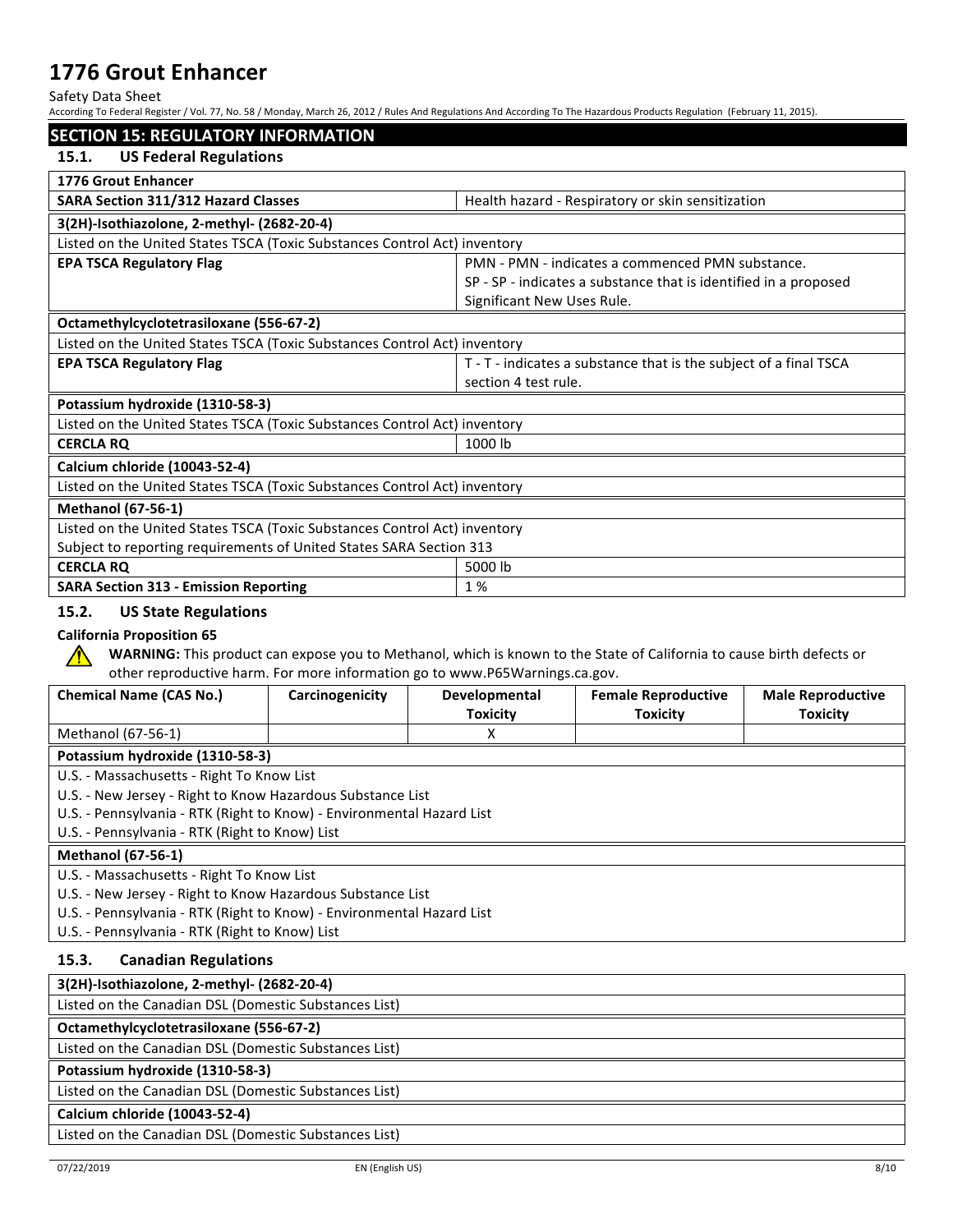Safety Data Sheet

|                                                                               | According To Federal Register / Vol. 77, No. 58 / Monday, March 26, 2012 / Rules And Regulations And According To The Hazardous Products Regulation (February 11, 2015). |  |  |
|-------------------------------------------------------------------------------|--------------------------------------------------------------------------------------------------------------------------------------------------------------------------|--|--|
| <b>Methanol (67-56-1)</b>                                                     |                                                                                                                                                                          |  |  |
| Listed on the Canadian DSL (Domestic Substances List)                         |                                                                                                                                                                          |  |  |
| SECTION 16: OTHER INFORMATION, INCLUDING DATE OF PREPARATION OR LAST REVISION |                                                                                                                                                                          |  |  |
| Date of Preparation or Latest                                                 | : 07/22/2019                                                                                                                                                             |  |  |
| <b>Revision</b>                                                               |                                                                                                                                                                          |  |  |
| <b>Other Information</b>                                                      | : This document has been prepared in accordance with the SDS requirements of the OSHA                                                                                    |  |  |
|                                                                               | Hazard Communication Standard 29 CFR 1910.1200 and Canada's Hazardous Products                                                                                           |  |  |
|                                                                               | Regulations (HPR) SOR/2015-17.                                                                                                                                           |  |  |
| <b>GHS Full Text Phrases:</b>                                                 |                                                                                                                                                                          |  |  |
| Acute Tox. 2                                                                  | Acute toxicity (inhalation:dust, mist) Category 2                                                                                                                        |  |  |
| (Inhalation:dust, mist)                                                       |                                                                                                                                                                          |  |  |
| Acute Tox. 3 (Dermal)                                                         | Acute toxicity (dermal) Category 3                                                                                                                                       |  |  |
| Acute Tox. 3 (Inhalation: vapor)                                              | Acute toxicity (inhalation: vapor) Category 3                                                                                                                            |  |  |
| Acute Tox. 3 (Oral)                                                           | Acute toxicity (oral) Category 3                                                                                                                                         |  |  |
| Acute Tox. 4 (Oral)                                                           | Acute toxicity (oral) Category 4                                                                                                                                         |  |  |
| Aquatic Acute 1                                                               | Hazardous to the aquatic environment - Acute Hazard Category 1                                                                                                           |  |  |
| Aquatic Chronic 4                                                             | Hazardous to the aquatic environment - Chronic Hazard Category 4                                                                                                         |  |  |
| Eye Dam. 1                                                                    | Serious eye damage/eye irritation Category 1                                                                                                                             |  |  |
| Eye Irrit. 2A                                                                 | Serious eye damage/eye irritation Category 2A                                                                                                                            |  |  |
| Flam. Liq. 2                                                                  | Flammable liquids Category 2                                                                                                                                             |  |  |
| Flam. Liq. 3                                                                  | Flammable liquids Category 3                                                                                                                                             |  |  |
| Met. Corr. 1                                                                  | Corrosive to metals Category 1                                                                                                                                           |  |  |
| Repr. 2                                                                       | Reproductive toxicity Category 2                                                                                                                                         |  |  |
| Skin Corr. 1                                                                  | Skin corrosion/irritation Category 1                                                                                                                                     |  |  |
| Skin Corr. 1B                                                                 | Skin corrosion/irritation Category 1B                                                                                                                                    |  |  |
| Skin Irrit. 2                                                                 | Skin corrosion/irritation Category 2                                                                                                                                     |  |  |
| Skin Sens. 1A                                                                 | Skin sensitization, category 1A                                                                                                                                          |  |  |
| STOT SE 1                                                                     | Specific target organ toxicity (single exposure) Category 1                                                                                                              |  |  |
| STOT SE 3                                                                     | Specific target organ toxicity (single exposure) Category 3                                                                                                              |  |  |
| H225                                                                          | Highly flammable liquid and vapor                                                                                                                                        |  |  |
| H226                                                                          | Flammable liquid and vapor                                                                                                                                               |  |  |
| H290                                                                          | May be corrosive to metals                                                                                                                                               |  |  |
| H301                                                                          | Toxic if swallowed                                                                                                                                                       |  |  |
| H302                                                                          | Harmful if swallowed                                                                                                                                                     |  |  |
| H311                                                                          | Toxic in contact with skin                                                                                                                                               |  |  |
| H314                                                                          | Causes severe skin burns and eye damage                                                                                                                                  |  |  |
| H315                                                                          | Causes skin irritation                                                                                                                                                   |  |  |
| H317                                                                          | May cause an allergic skin reaction                                                                                                                                      |  |  |
| H318                                                                          | Causes serious eye damage                                                                                                                                                |  |  |
| H319                                                                          | Causes serious eye irritation                                                                                                                                            |  |  |
| H330                                                                          | Fatal if inhaled                                                                                                                                                         |  |  |

H413 May cause long lasting harmful effects to aquatic life

H361 Suspected of damaging fertility or the unborn child

H331 Toxic if inhaled

H335 May cause respiratory irritation

H370 **Causes damage to organs** H400 **Hallace Example 2018** Very toxic to aquatic life